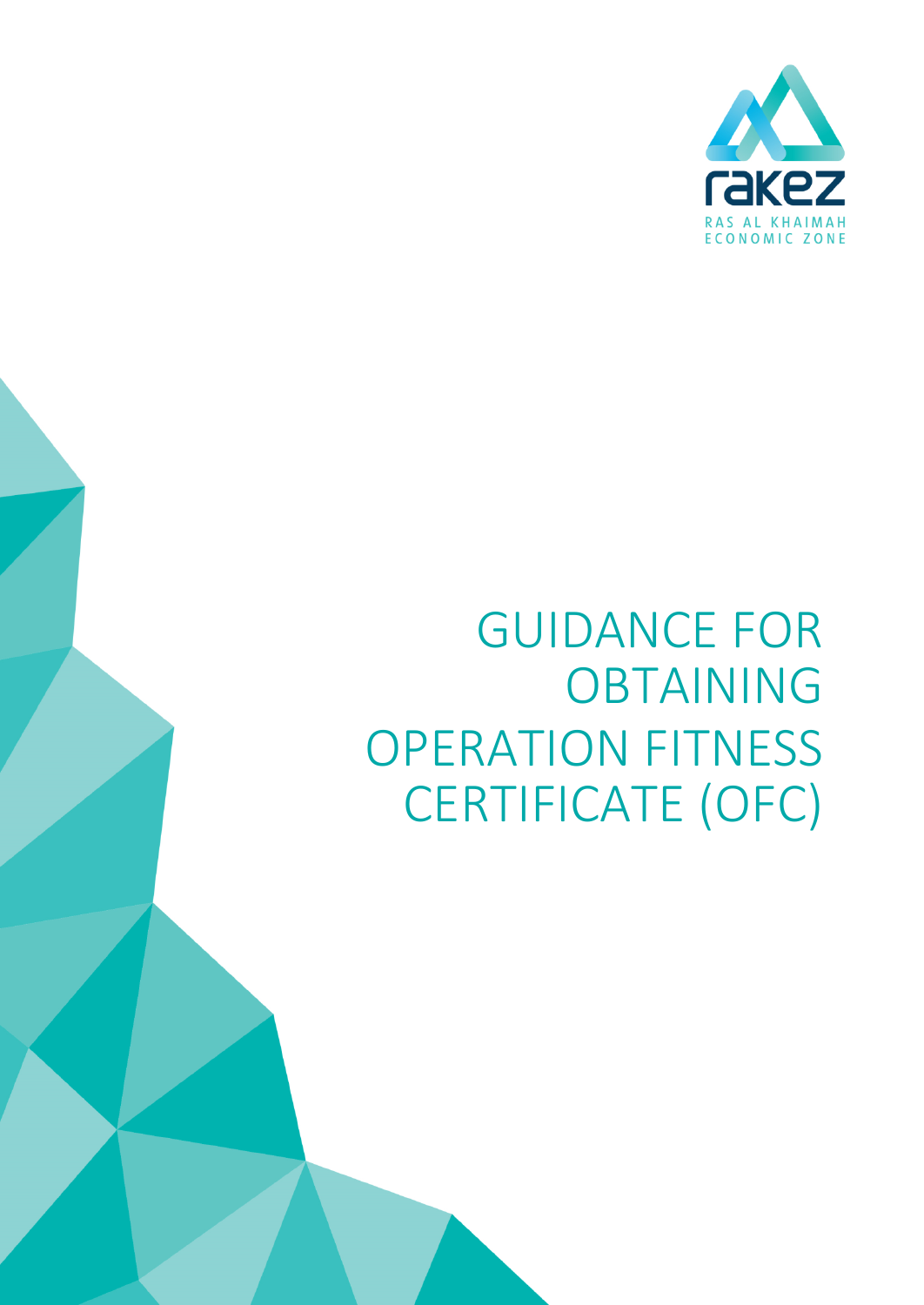

# Contents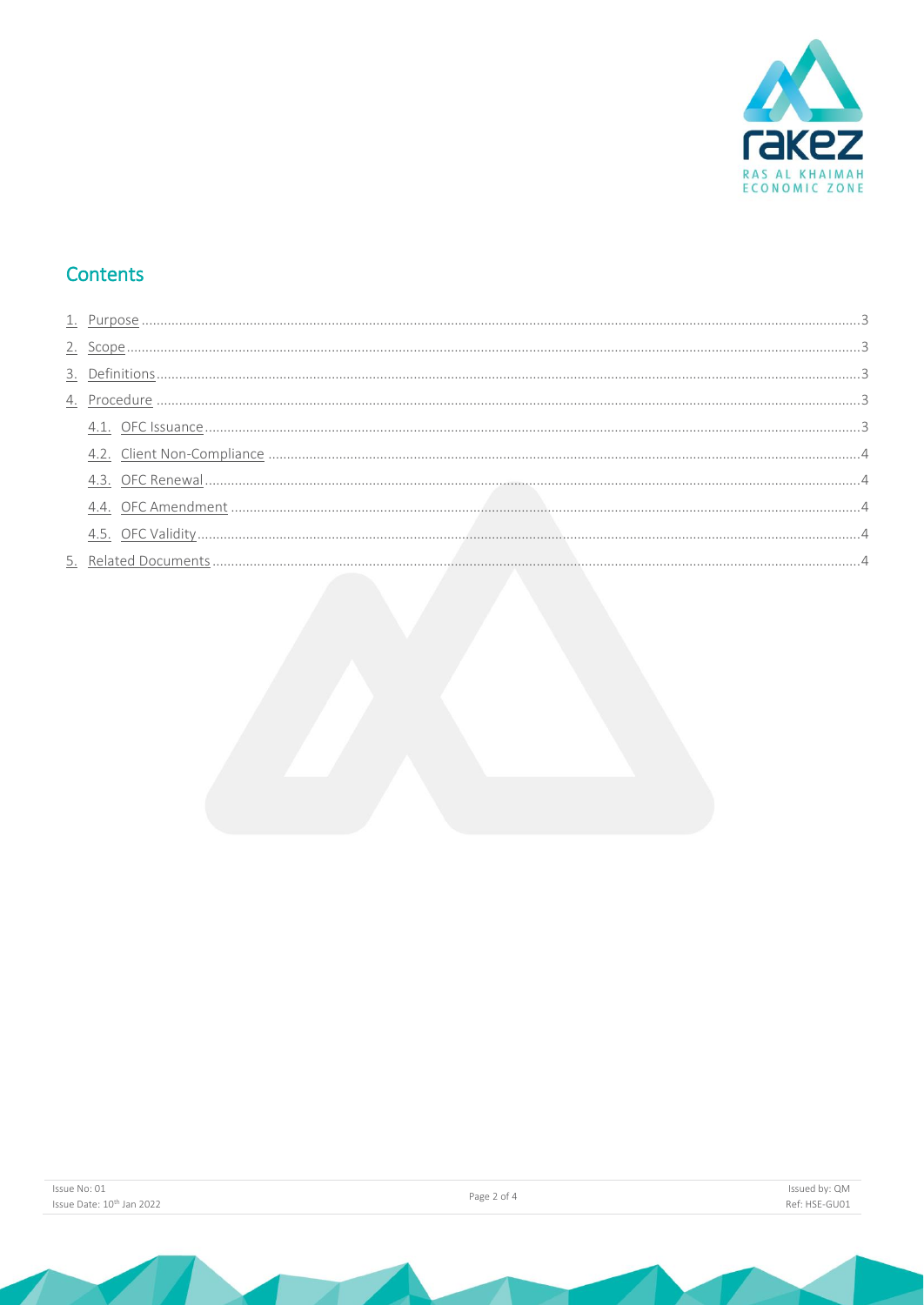

# <span id="page-2-0"></span>1. Purpose

The purpose of this document is to provide guidance to clients operating under the jurisdiction of RAKEZ to comply with the requirements of the Operational Fitness Certificate (OFC).

## <span id="page-2-1"></span>2. Scope

OFC is a mandatory certificate issued by the HS&E Department of RAKEZ to the companies carrying out any activity (regardless of their licence type) and operating in retail shops, pre-built warehouses, or customised facilities in a plot of land within the jurisdiction areas of RAKEZ.

# <span id="page-2-2"></span>3. Definitions

- a. OFC: is a certificate that confirms that the operations of the company under the issued licence and declared location/s, as assessed during an inspection, is satisfactory from the HS&E Department's perspective. The client shall not operate without a valid OFC.
- b. OFI: is an inspection conducted prior to the issuance of OFC.
- c. Non-compliance: Any action by a client that (in the opinion of the HS&E Department of RAKEZ) results in or has a potential to result in health, safety & environmental non-compliance with the UAE and RAKEZ Rules and Regulations.
- d. Corrective Action: Action to eliminate the cause of detected non-compliance or other undesirable situations.
- e. Preventive Action: Action to eliminate the cause of a potential non-compliance or other potential undesirable situation
- f. Acronyms:
	- RAKEZ: Ras Al Khaimah Economic Zone Government of Ras Al Khaimah
	- HS&E: Health, Safety & Environment Department
	- OFC: Operation Fitness Certificate
	- OFI: Operation Fitness Inspection

# <span id="page-2-3"></span>4. Procedure

All companies operating in retail shops, pre-built warehouses & plots shall be assessed as per the procedure outlined below:

#### <span id="page-2-4"></span>4.1. OFC Issuance

Upon issuance of trade licence/lease, the client should notify HS&E via [hse@rakez.com](mailto:hse@rakez.com) to conduct an OFI and issue OFC accordingly within 10 days of commencing the operations. Fees according to the risk category associated with client activities (Refer to HS&E services charges) shall be paid prior to the OFI.

| Issue No: 01                          | Page 3 of 4 | Issued by: QM |
|---------------------------------------|-------------|---------------|
| Issue Date: 10 <sup>th</sup> Jan 2022 |             | Ref: HSE-GU01 |